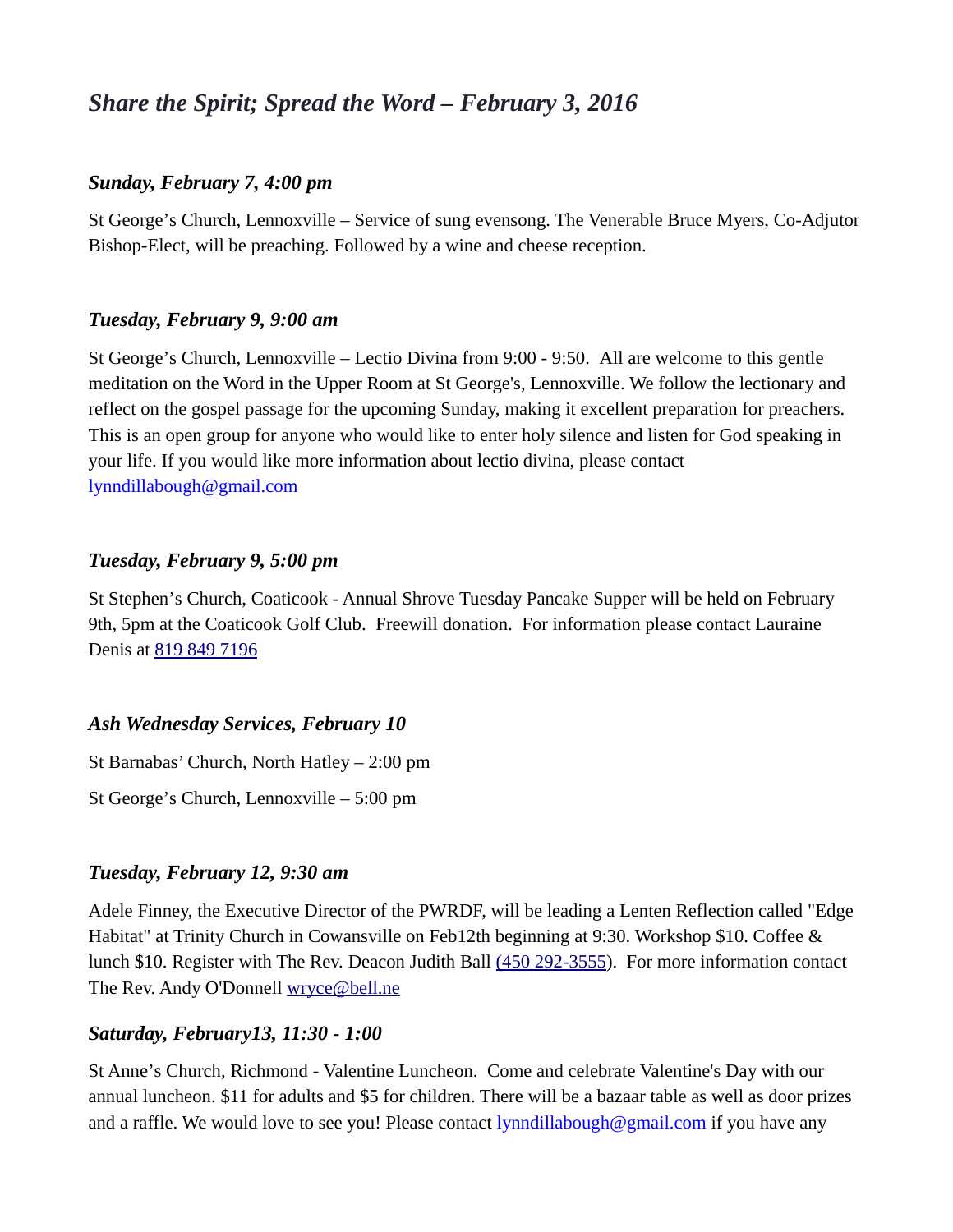#### *Sunday February 14 and 21, March 13 and 20, 1:30 - 4:00*

St Anne's, Richmond - "The Hatless Christians" Youth Group. All high school aged youth are welcome to attend. Please contact [lynndillabough@gmail.com](mailto:lynndillabough@gmail.com) for more information.

#### *Tuesday, February 16 – March 22, 9:00 – 10:00 am*

St George's, Lennoxville – Six Week Lenten Reflection Group

All are welcome for an hour of quiet reflection on the lectionary readings for Lent. We will use the method of lectio divina to listen for God's Word speaking in our lives. All materials are provided and there is no need to sign up. Please just come when you can. It is cold outside, but this group is warm and welcoming. If you have any questions, please contact [lynndillabough@gmail.com](mailto:lynndillabough@gmail.com)

#### *Saturday, February 20, 2:00 pm*

St George's Church Hall, Lennoxville – Deanery Council meeting. All members of the Deanery Council are requested to attend this meeting. You are a voting member of the Council if you attended the last synod. If your congregation did not send a member to the synod, please elect a parochial member to be your representative. At this meeting the Rural Dean, Secretary and Treasurer will be elected. The current officers are willing to continue, but these are elected positions so others are welcome to put their names forward. The Rural Dean must be a member of the Deanery Council, but the Secretary and Treasurer do not need to be. Please send nominations to Ruth Sheeran ( [rsheeran@ubishops.ca](mailto:rsheeran@ubishops.ca) ) before the meeting as nominations will not be received from the floor. The meeting is open to all interested members of the Deanery.

## *Please note that this event will begin on Wednesday, February 24th at 6:00 pm not the 17th as originally advertised.*

St George's, Lennoxville - The Nicene Creed: What Does the Church REALLY Believe?

A six weeks course on the Nicene Creed led by the Archdeacon will be held on the Wednesday Evenings in Lent. This course is particularly suitable for those of mature years considering preparation for the Sacrament of Confirmation. It is also suitable for those interested in the theology and philosophy of foundational Christian thought. Participants need not be Christians but it is for all those who are interested in what the Church REALLY believes as opposed to what most people THINK it believes. Conversation will take part over a Lenten soup supper.